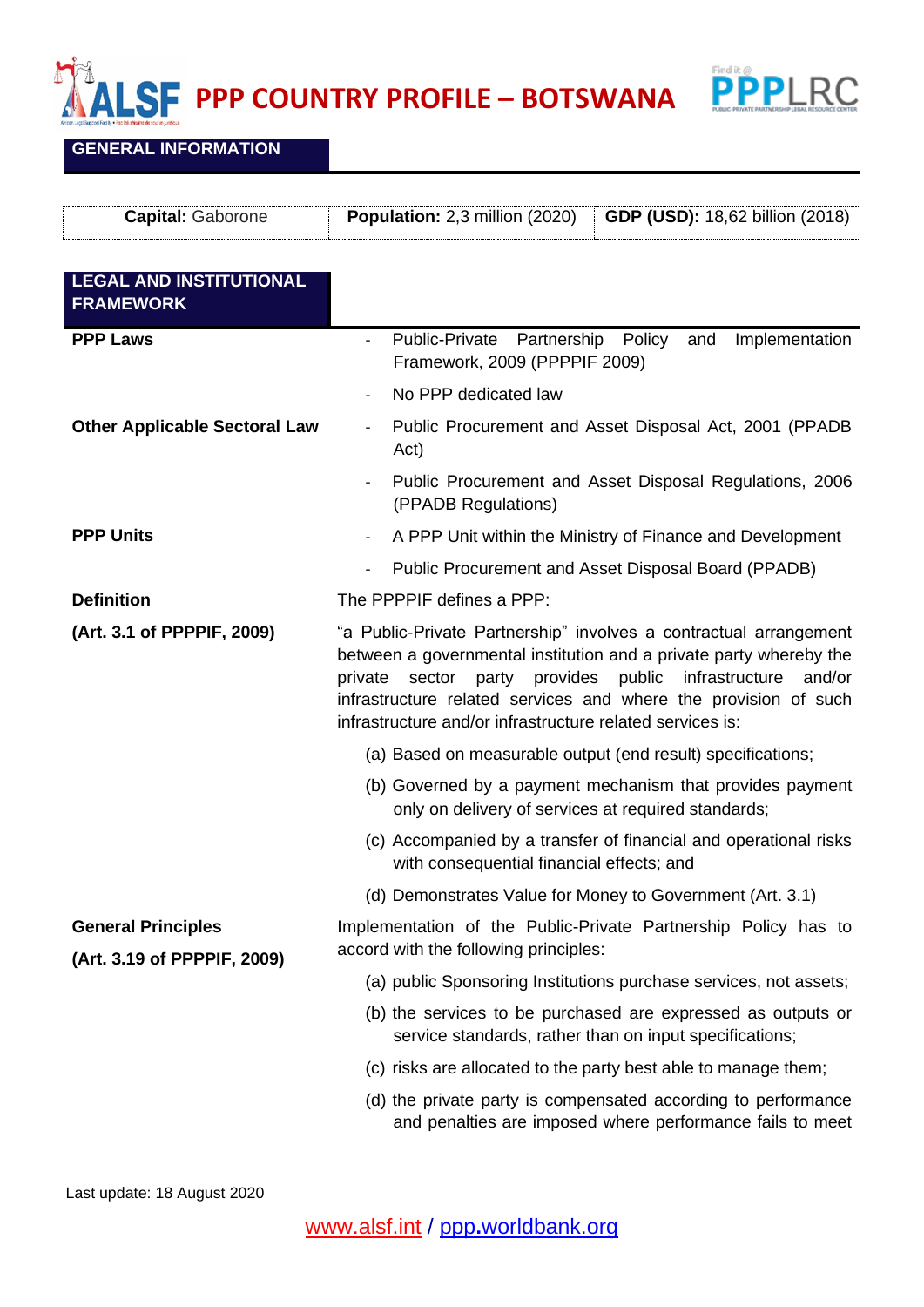**PPP COUNTRY PROFILE – BOTSWANA**



established performance indicators;

- (e) a public-private partnership must demonstrate "Value-for-Money" based upon affordability to the public institution and transfer of significant risk to the private party;
- (f) processes for the procurement and implementation of publicprivate partnerships must be transparent and accountable; and
- (g) Standardized procedures, as listed in the Public-Private Partnership Framework, must be used to minimize transaction cost and time.

Project Procurement Phase (art. 5.7 / 5.8, and Annexure 3 of PPPPIF 2009)

The procurement phase will commence once approval of the feasibility study has been secured from the PPP Unit. PPP procurement, like other forms of government procurement, is required to follow the highest standards of transparency and will be implemented under the relevant procurement regulations. Subsequent to PPAD Board award of the project to the selected preferred bidder, financial closure should occur as soon as possible, signifying that the procurement has been successfully completed and the final PPP agreement has been signed.

- International and domestic competitive bidding (art. 55 and 56)
- Restricted international and domestic bidding (art. 57 and 58)
- Micro procurement (art. 60)
- Direct procurement (art. 61)

**Project Evaluation (Annexure 3 of PPPPIF, 2009) (Art. 40 to 48 of PPADB Regulations, 2006)** Guidelines of this step include the business case/feasibility study (appointment of transaction advisor, undertaking detailed analysis of project in terms of costs and risk assessment and determining preferred option) by institutions, transaction advisors, Project Committee and PPP Unit

Evaluation process detailed from art. 40 to art. 48 of Regulations.

When all details are recorded, and reflected in the PPP agreement and schedules and all conditions precedent clearly defined, formal settlement arrangements may be initiated. At this time, the Institution should commence discussions with the preferred bidder on development of the Institution's contract management plan (art. 84)

**Tendering and contracting procedures/ Choice of the private partnership**

**(Art. 5.7 and 5.8 of PPPPIF, 2009)**

**(Art. 55, 56, 60 and 61 of PPADB Regulations, 2006)**

**Negotiation and Signature of** 

**(Art. 84 and 85 of PPPPIF of** 

**PPP Contracts** 

**Annexure 3, 2009)**